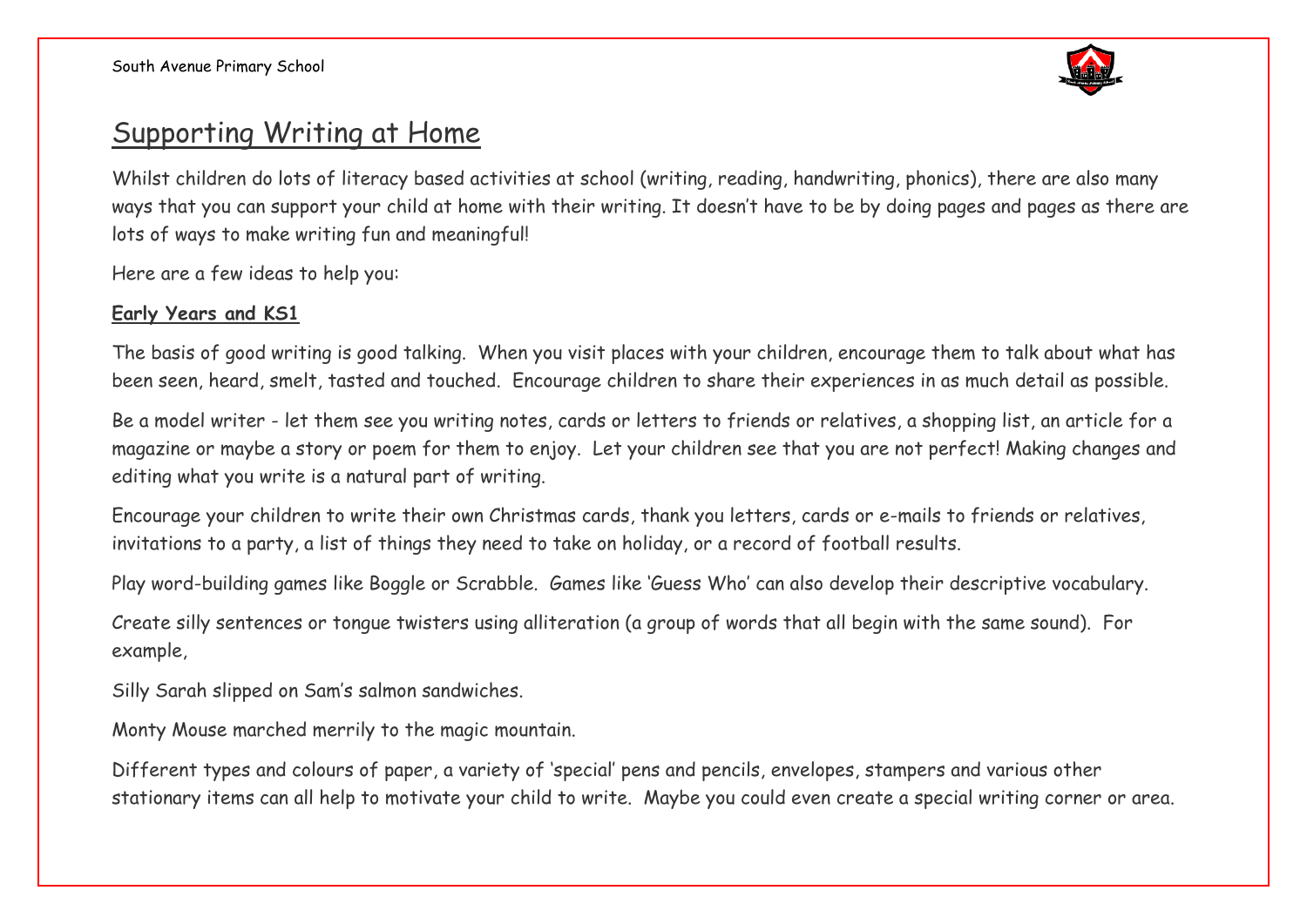South Avenue Primary School



Cut out words from a newspaper or magazine. Can they use the words to write a sentence?

Encourage your child to rehearse their sentence out loud before they write it down.

Always encourage children to punctuate their sentences with a full-stop and capital letter.

Handwriting does not have to be boring! Let children practise writing letters in sand, water or paint, or use white boards or chalk boards. Pattern books can be fun to do and allow children to practise mark-making. Children can also make letters using playdough, pastry or shaving foam.

Let children write a small part of your shopping list. Make them responsible for carrying their list and finding those items when you go to the supermarket.

Use magnetic letters on the fridge to spell out a message. Encourage your child to write their name, spell words and organise the letters into alphabetical order.

Engage with their writing through:

- saying what you liked about it
- asking where their ideas have come from
- asking them to show you where a sentence begins and ends

Help them to organise and sequence their writing by asking them to talk about their ideas or to draw a sequence of simple pictures to show how the main events in a story might be organised.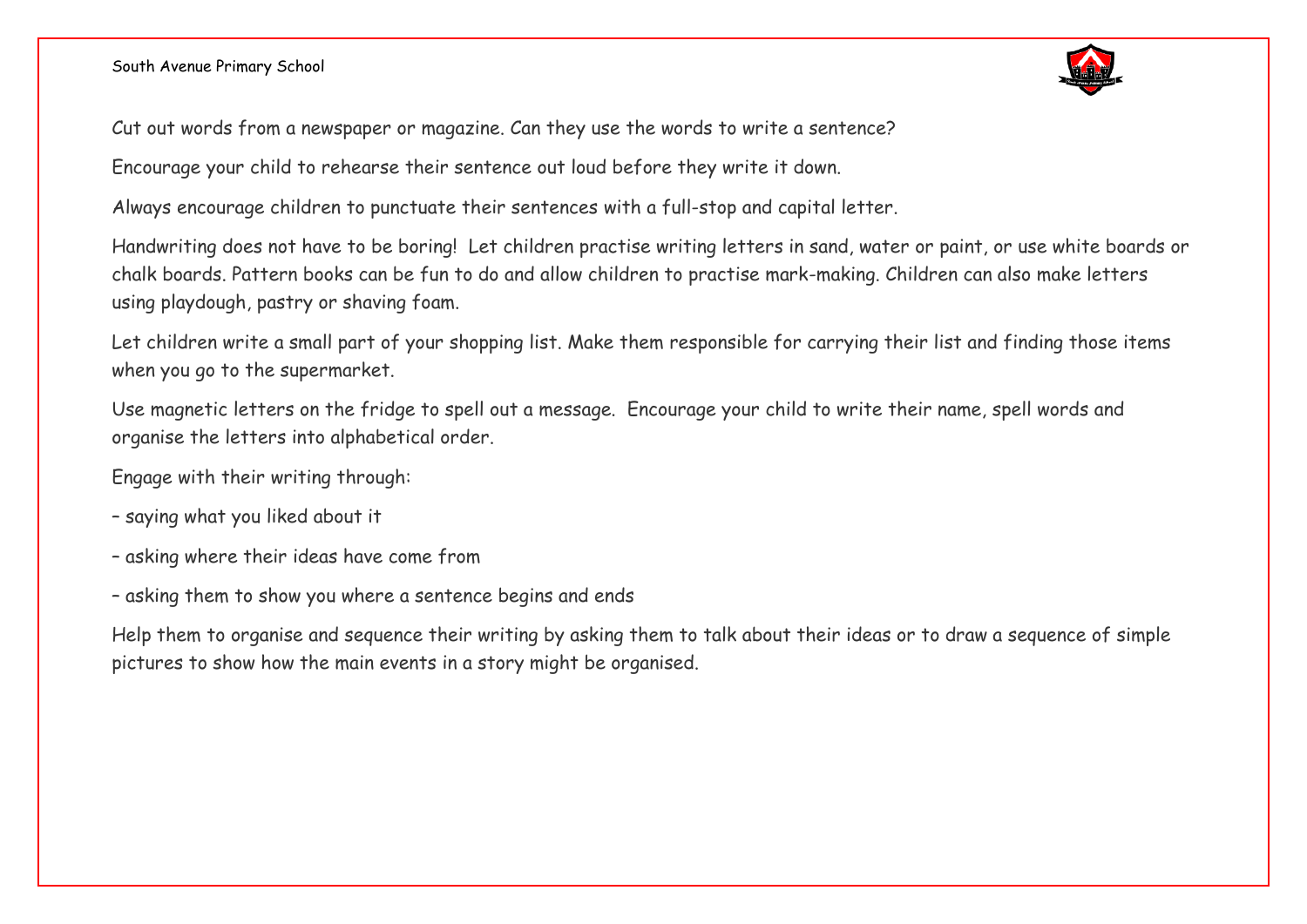South Avenue Primary School



## **KS1 and KS2**

Help your child write a letter to their favourite author. Correspondence can often be sent to an author's publisher (whose details can be obtained on the internet) who will pass it on.

When you go on holiday, encourage children to write postcards to friends or relatives. They could record things that you do in a holiday diary which they can share with friends or relatives when they get home.

After making a cake or doing a craft activity, challenge children to write the recipe or instructions for someone else to use.

Write an information page or booklet about something they find interesting e.g. spiders, Dr Who, dinosaurs, cats, etc. Draw a picture and label it or write a caption to go with it.

Encourage your child to learn topic related spellings and phonic group spellings. Write the spellings in sentences with accurate punctuation and practise high frequency words and handwriting.

Provide your child with a comfortable place to work and exciting writing materials. A dictionary and thesaurus would also be useful.

Talk through their ideas with them before they start to write, for example, prompt them to think about how they intend to tackle a subject.

Help them to reflect on their writing, particularly the effect they hoped to have on the reader. For example, is the reader sufficiently prepared for the ending? Have they introduced all the characters?

Encourage them to read through their work, shaping their sentences for clarity and impact and checking their accuracy.